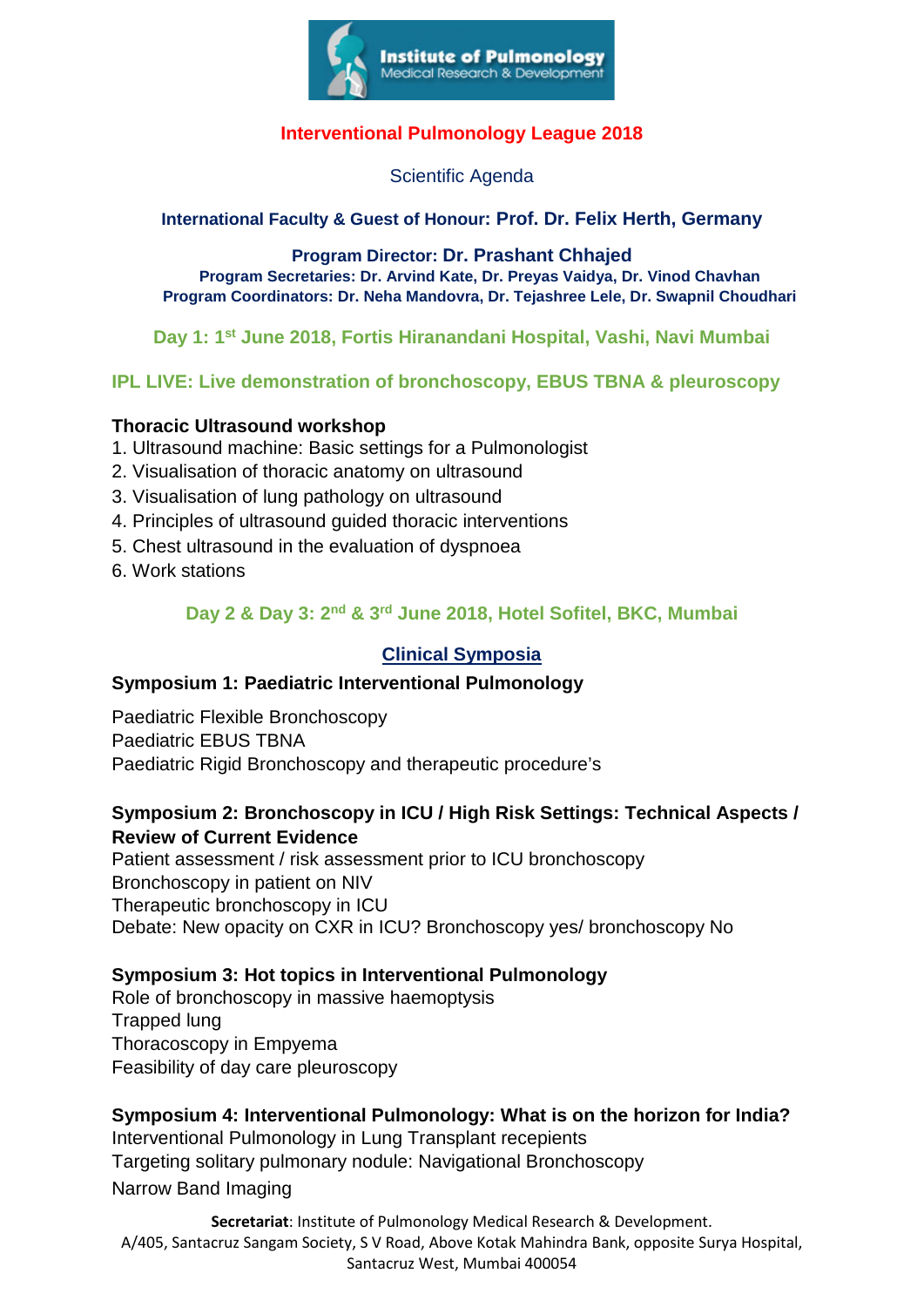

Bronchial Thermoplasty: When and outcomes? Debate: Lung transplantation in India: Is it an option? Yes/ No

## **Symposium 5: Review of current evidence: What nation would like to know?**

Interventional pulmonology in management of TB sequelae Surgical options in management of TB sequelae Differentiating Sarcoidosis and TB on EBUS TBNA Bronchoscopic Volume Reduction Intrapleural fibrinolysis in empyema: When and how?

#### **Symposium 6: Who comes on IP table?**

Pleuroscopy (Procedure, Pleural Biopsy, Adhesiolysis, Pleurodesis) Malignant Airway Stenosis (Debulking, Stent Placement) Benign Airway Stenosis (Dilatation, Stent Placement) Bronchopleural fistula

**IPL 2018 Oration:** Freezing the airway and the Lung

**IPL 2018 Key Note Address:** Unfolding the next decade for interventional pulmonology

#### **From bedside to endoscopy: Case presentations and panel discussions**

- 1. Interstitial lung disease: When to biopsy? Which technique? Possible Usual Interstitial Pneumonia Non-specific Interstitial Pneumonitis v/s Hypersensitivity Pneumonitis Fibrosing ILD **Sarcoidosis**
- 2. Tuberculosis: Tissue is the issue Necrotic Adenopathy Pleural Disease
- 3. Asthma: Role of Bronchial Thermoplasty GINA cases x 2
- 4. Pulmonary Oncology: Palliative interventional pulmonology in airways and pleura Airway Malignancy Esophageal Malignancy Malignant Pleural Effusion